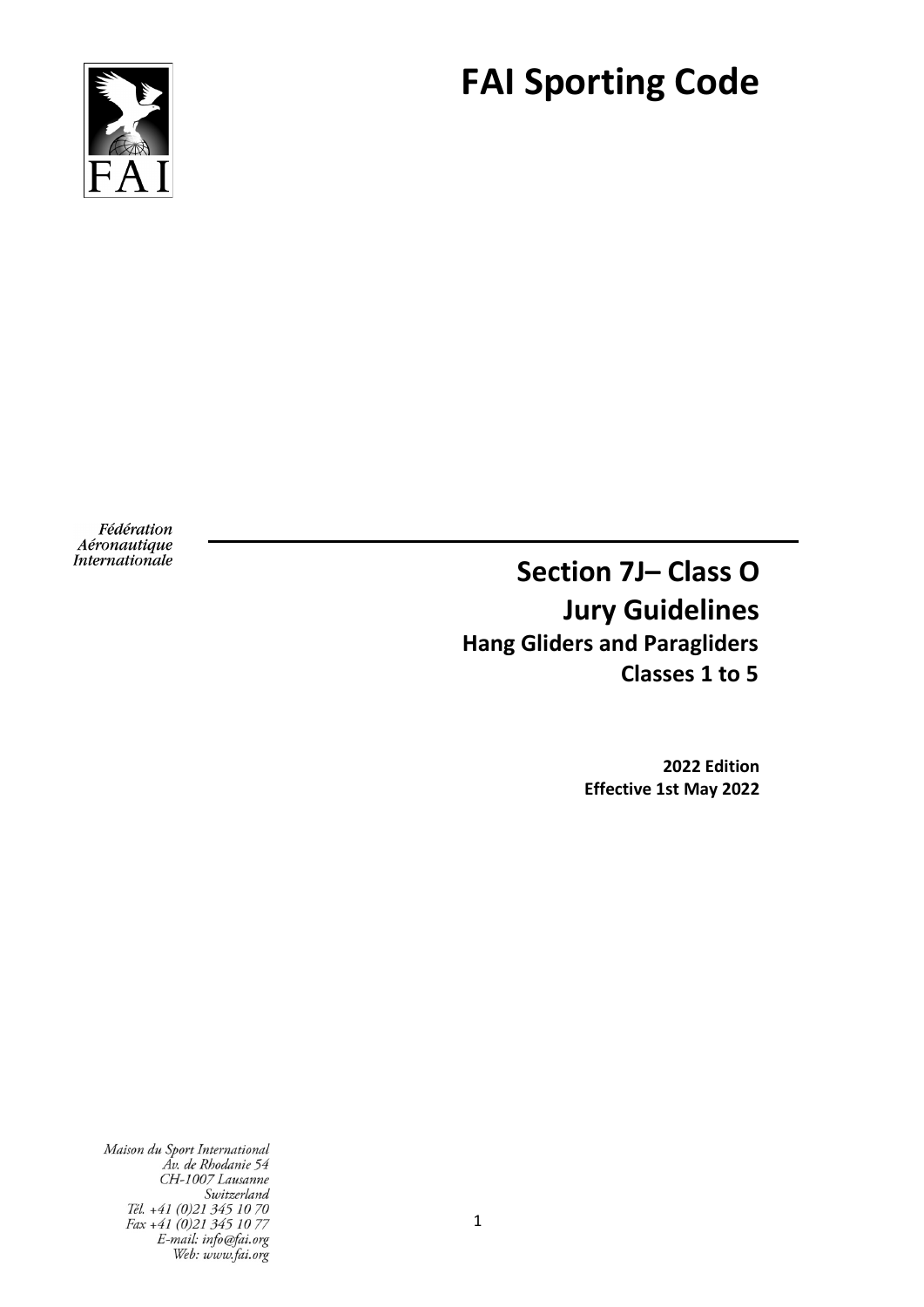#### **FEDERATION AERONAUTIQUE INTERNATIONALE MSI - Avenue de Rhodanie 54 — CH-1007 Lausanne — Switzerland**

### Copyright 2022

All rights reserved. Copyright in this document is owned by the Fédération Aéronautique Internationale (FAI). Any person acting on behalf of the FAI or one of its Members is hereby authorised to copy, print, and distribute this document, subject to the following conditions:

- **1. The document may be used for information only and may not be exploited for commercial purposes.**
- **2. Any copy of this document or portion thereof must include this copyright notice.**

**3. Regulations applicable to air law, air traffic and control in the respective countries are reserved in any event. They must be observed and, where applicable, take precedence over any sport regulations**

Note that any product, process or technology described in the document may be the subject of other Intellectual Property rights reserved by the Fédération Aéronautique Internationale or other entities and is not licensed hereunder.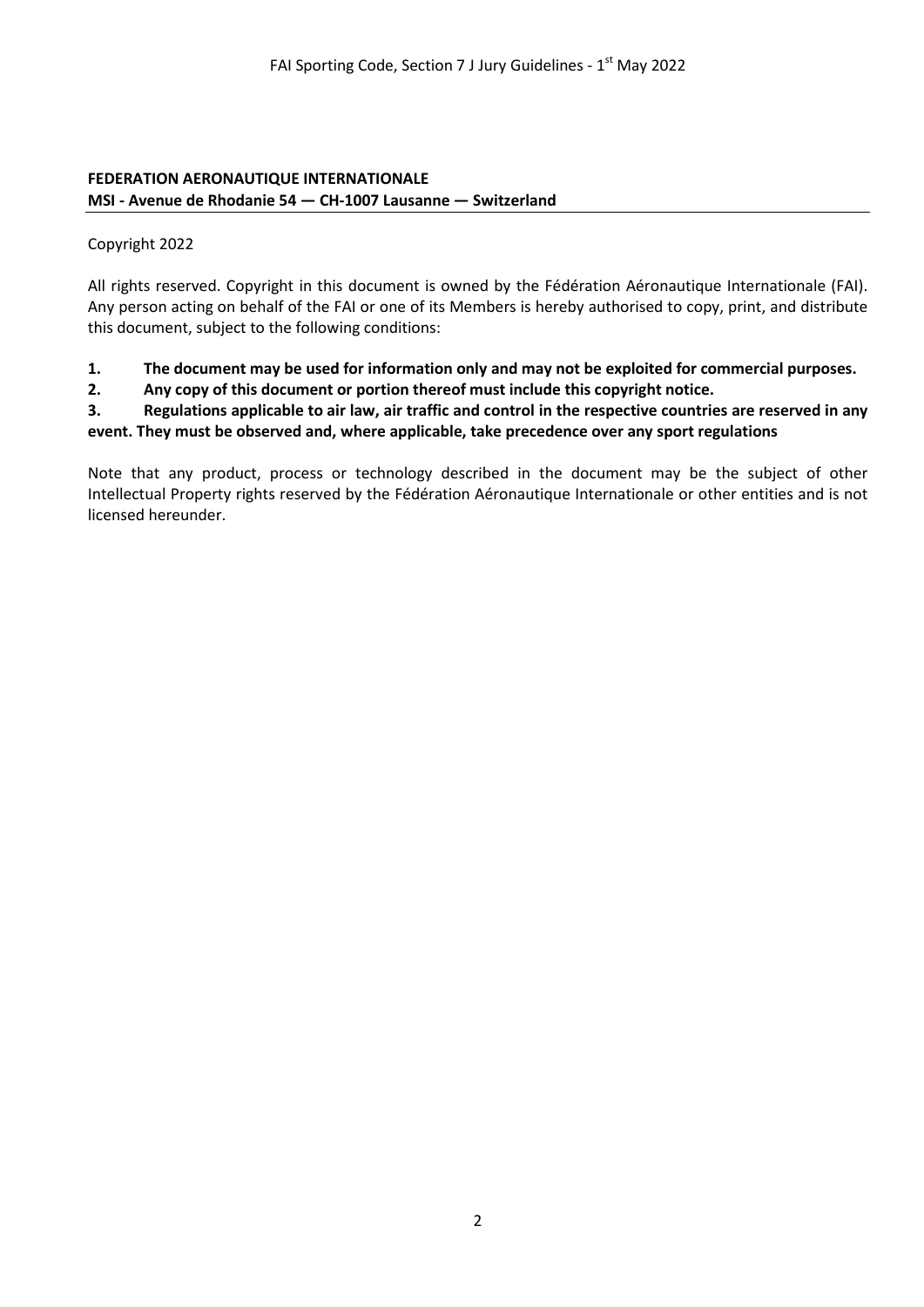#### **RIGHTS TO FAI INTERNATIONAL SPORTING EVENTS**

All international sporting events organised wholly or partly under the rules of the Fédération Aéronautique Internationale (FAI) Sporting Code[1](#page-2-0) are termed *FAI International Sporting Events*[2.](#page-2-1) Under the FAI Statutes[3](#page-2-2), FAI owns and controls all rights relating to FAI International Sporting Events. FAI Members<sup>[4](#page-2-3)</sup> shall, within their national territories[5](#page-2-4), enforce FAI ownership of FAI International Sporting Events and require them to be registered in the FAI Sporting Calendar[6](#page-2-5).

An event organiser who wishes to exploit rights to any commercial activity at such events shall seek prior agreement with FAI. The rights owned by FAI which may, by agreement, be transferred to event organisers include, but are not limited to advertising at or for FAI events, use of the event name or logo for merchandising purposes and use of any sound, image, program and/or data, whether recorded electronically or otherwise or transmitted in real time. This includes specifically all rights to the use of any material, electronic or other, including software, that forms part of any method or system for judging, scoring, performance evaluation or information utilised in any FAI International Sporting Event<sup>[7](#page-2-6)</sup>.

Each FAI Air Sport Commission<sup>[8](#page-2-7)</sup> may negotiate agreements, with FAI Members or other entities authorised by the appropriate FAI Member, for the transfer of all or parts of the rights to any FAI International Sporting Event (except World Air Games events<sup>9</sup>) in the discipline<sup>10</sup>, for which it is responsible<sup>[11](#page-2-10)</sup> or waive the rights. Any such agreement or waiver, after approval by the appropriate Air Sport Commission President, shall be signed by FAI Officers<sup>[12](#page-2-11)</sup>.

Any person or legal entity that accepts responsibility for organising an FAI Sporting Event, whether or not by written agreement, in doing so also accepts the proprietary rights of FAI as stated above. Where no transfer of rights has been agreed in writing, FAI shall retain all rights to the event. Regardless of any agreement or transfer of rights, FAI shall have, free of charge for its own archival and/or promotional use, full access to any sound and/or visual images of any FAI Sporting Event. The FAI also reserves the right to arrange at its own expense for any and all parts of any event to be recorded.

<span id="page-2-11"></span><span id="page-2-10"></span><span id="page-2-9"></span><span id="page-2-8"></span><span id="page-2-7"></span><span id="page-2-6"></span><span id="page-2-5"></span><span id="page-2-4"></span><span id="page-2-3"></span><span id="page-2-2"></span><span id="page-2-1"></span><span id="page-2-0"></span>

| 1  | <b>FAI Statutes.</b> | Chapter 1, para. 1.6                                   |
|----|----------------------|--------------------------------------------------------|
| 2  |                      | FAI Sporting Code, Gen. Section, Chapter 4, para 4.1.2 |
| 3  | FAI Statutes,        | Chapter 1, para 1.8.1                                  |
| 4  | <b>FAI Statutes,</b> | Chapter 2, para 2.1.1; 2.4.2; 2.5.2 and 2.7.2          |
| 5  | FAI By-Laws,         | Chapter 1, para 1.2.1                                  |
| 6  | <b>FAI Statutes.</b> | Chapter 2, para 2.4.2.2.5                              |
|    | FAI By-Laws,         | Chapter 1, paras 1.2.2 to 1.2.5                        |
| 8  | <b>FAI Statutes.</b> | Chapter 5, paras 5.1.1, 5.2, 5.2.3 and 52.3.3          |
| 9  |                      | FAI Sporting Code, Gen. Section, Chapter 4, para 4.1.5 |
| 10 |                      | FAI Sporting Code, Gen. Section, Chapter 2, para 2.2.  |
| 11 | FAI Statutes,        | Chapter 5, para 5.2.3.3.7                              |
| 12 | <b>FAI Statutes.</b> | Chapter 6, para 6.1.2.1.3                              |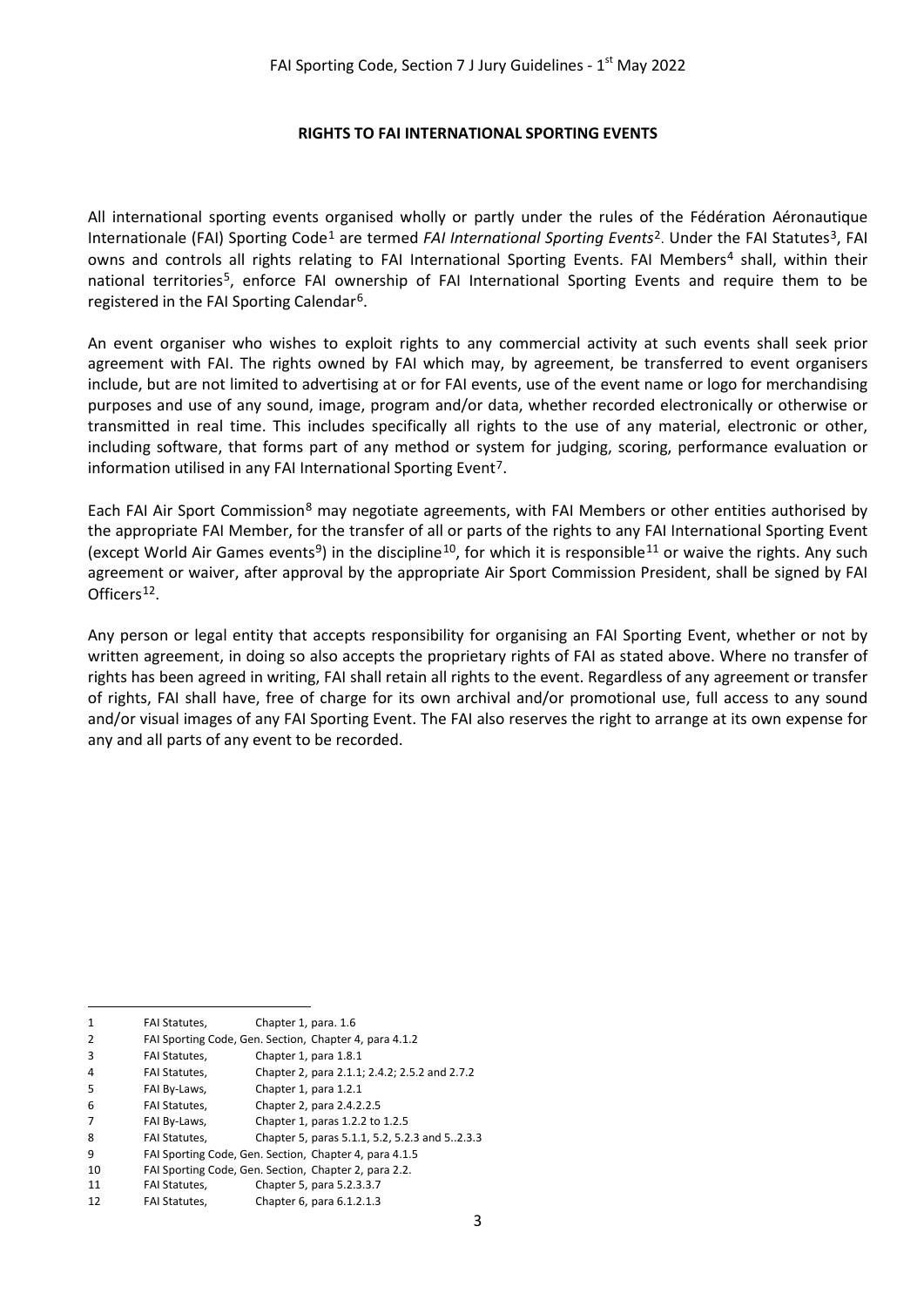#### **Editors Note:**

The FAI Sporting Code for Hang Gliding (hang gliders and paragliders) consists of the General Section and Section 7 combined. In cases of doubt, consult the General Section to establish the principles before applying the specific rules which appear in this Section 7.

Hang gliding (hang gliding and paragliding) is a sport in which both men and women participate. Throughout this document the words 'he', 'him' or 'his' are intended to apply equally to either sex unless it is specifically stated otherwise.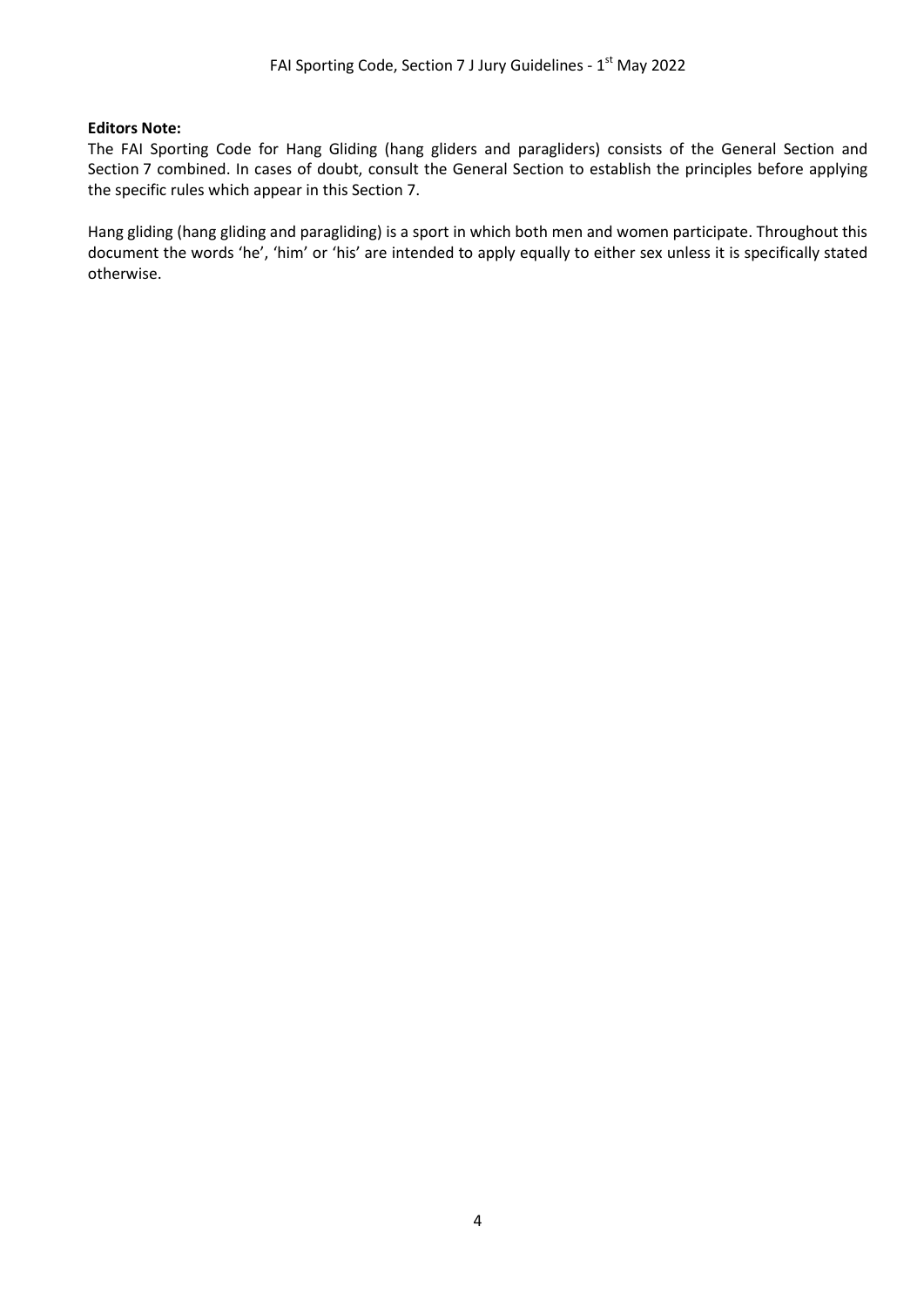# **Table of Contents**

| $\mathbf{1}$   |     |  |  |  |
|----------------|-----|--|--|--|
| $\overline{2}$ |     |  |  |  |
|                | 2.1 |  |  |  |
| 3              |     |  |  |  |
| 4              |     |  |  |  |
|                | 4.1 |  |  |  |
|                | 4.2 |  |  |  |
|                | 4.3 |  |  |  |
|                | 4.4 |  |  |  |
|                | 4.5 |  |  |  |
| 5              |     |  |  |  |
|                | 5.1 |  |  |  |
|                | 5.2 |  |  |  |
|                | 5.3 |  |  |  |
|                | 5.4 |  |  |  |
| 6              |     |  |  |  |
|                | 6.1 |  |  |  |
|                | 6.2 |  |  |  |
|                | 6.3 |  |  |  |
|                | 6.4 |  |  |  |
|                | 6.5 |  |  |  |
|                | 6.6 |  |  |  |
|                | 6.7 |  |  |  |
|                | 6.8 |  |  |  |
| $\overline{7}$ |     |  |  |  |
| 8              |     |  |  |  |
| 9              |     |  |  |  |
|                | 10  |  |  |  |
| 11             |     |  |  |  |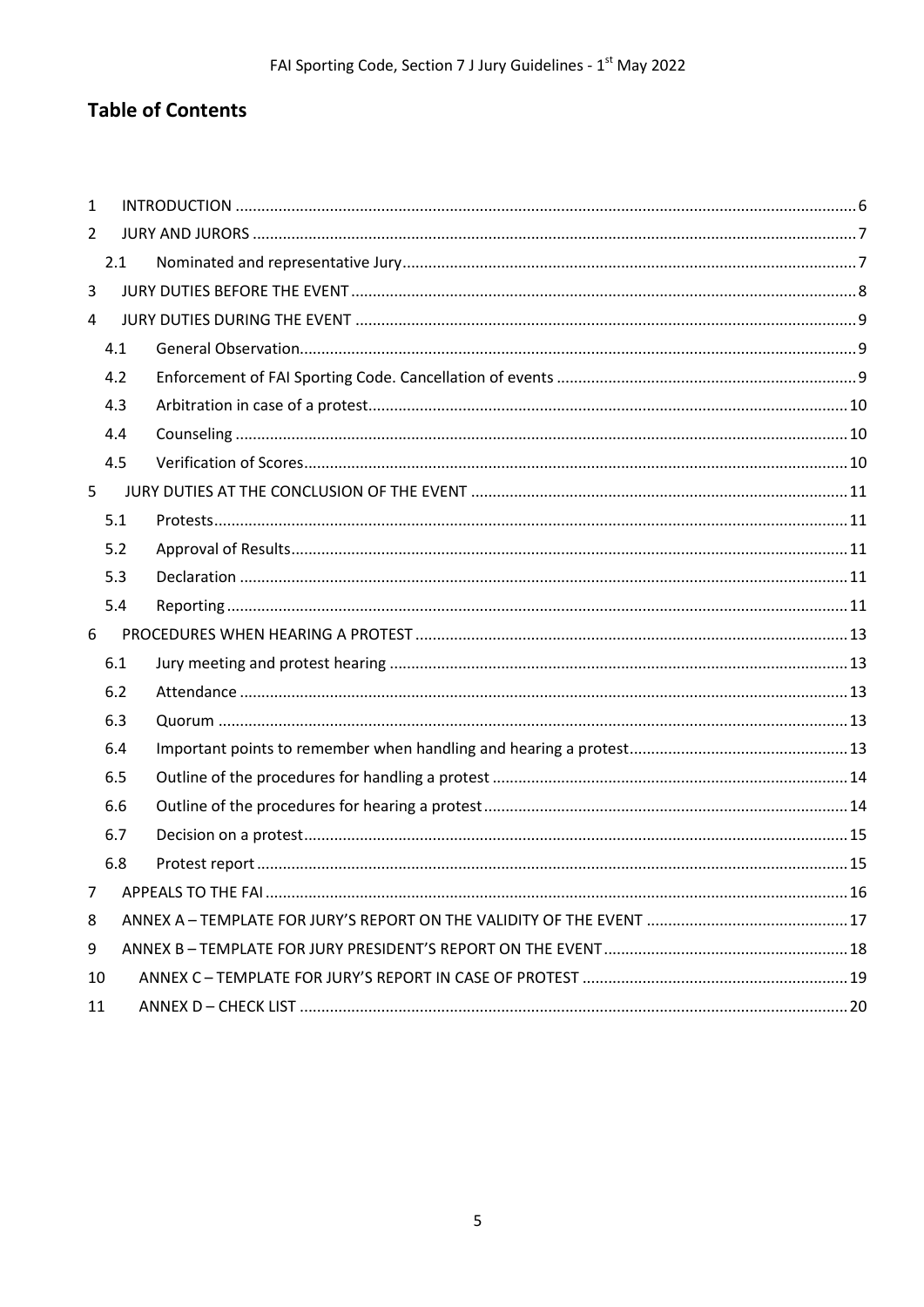# <span id="page-5-0"></span>**1 INTRODUCTION**

The *CIVL Jury Guidelines* is issued by CIVL to assist jurors on International Juries in performing their duties at FAI First Category Events.

The duties and responsibilities of International Juries are laid down in detail in:

- The *Sporting Code* (General Section chapter 5 and Specialised Sections).
- The *FAI Jury Guidelines*.
- Eventually, the respective event rules.

The *CIVL Jury Guidelines* includes most guidelines and requirements described in the *FAI Jury Guidelines*. The guidelines and requirements that are irrelevant to our disciplines have been omitted.

The *CIVL Jury Guidelines* gives further guidance on:

- The definition of Jury and jurors.
- The function of jurors before, during and at the conclusion of the event.
- The procedures when hearing a protest.
- Appeals to the FAI.

It also provides annexes and templates:

- Jury's report on the validity of the event.
- Jury President's report on the event.
- Jury President's report on protests.
- Pre-event check list.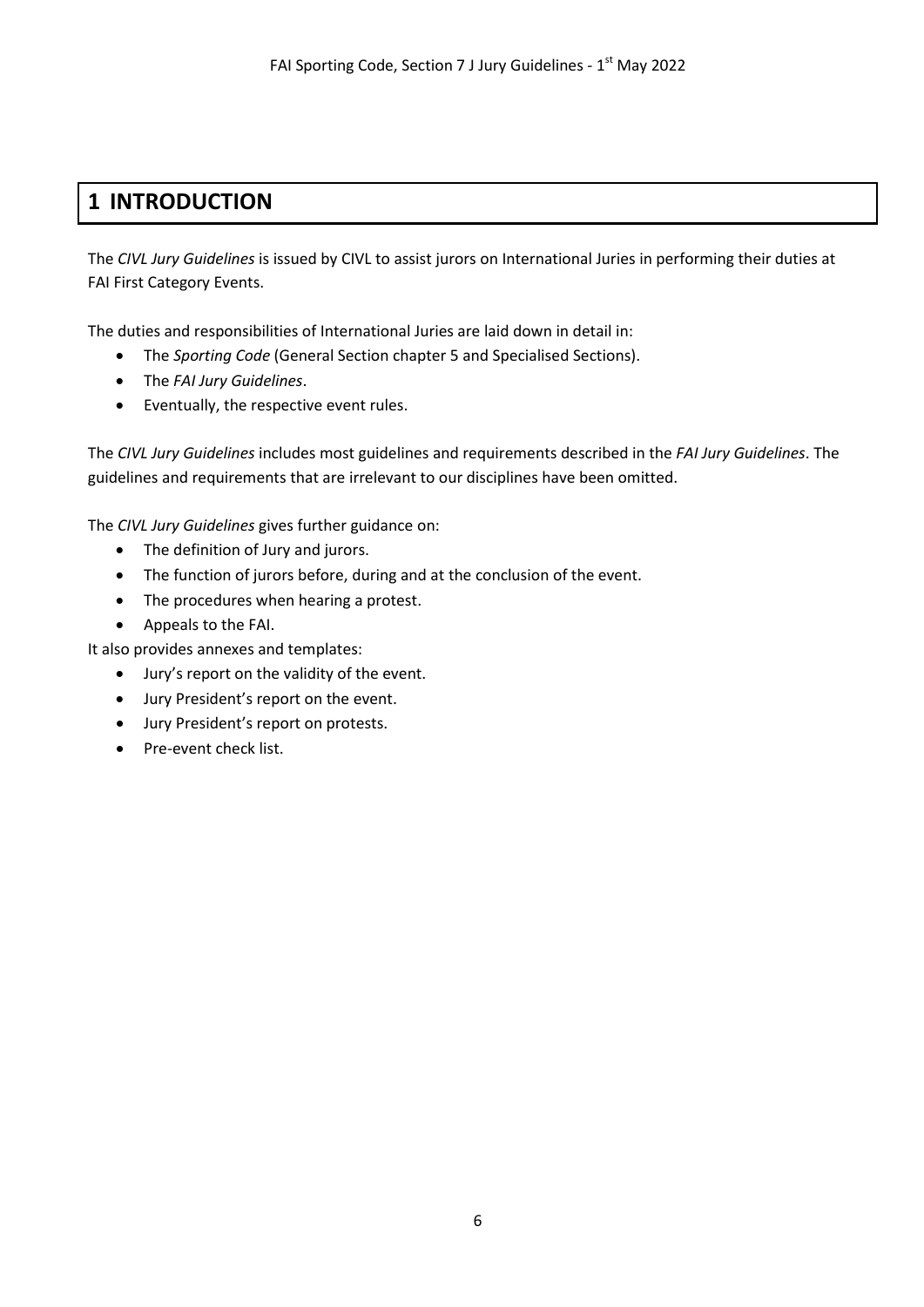# **2 JURY AND JURORS**

<span id="page-6-0"></span>A juror (member of a Jury) is an international official acting on behalf of the FAI.

He shall neither be a competitor, nor hold any operational position in the organisation of the sporting event, nor be a Steward appointed or approved by CIVL.

The *FAI Code of Ethics* applies to jurors at any event. A juror with a potential or perceived conflict of interest (of commercial or personal nature) shall therefore declare such a conflict well before the event, but at the latest when the conflict becomes apparent. Procedures are laid down in the *FAI Code of Ethics* and *Sporting Code*.

The President of a Jury should not be of the same nationality as the organising NAC, and each juror shall represent a different NAC.

Jurors shall have a sufficient knowledge of the English language.

The President of the Jury is responsible for making sure that jurors have copies of all relevant documents to enable them to carry out their duties.

Jurors shall possess a thorough knowledge of these documents, in particular the relevant sections governing their position.

The organisers shall abide by FAI rules and regulations, including CIVL rules and local regulations. The President of the Jury has the right to require the organiser abide by these rules and regulations.

### <span id="page-6-1"></span>*2.1 Nominated and representative Jury*

A 'nominated' Jury is one in which the President and the members are appointed by CIVL. It is composed of 3 to 5 jurors.

A "representative' Jury is one in which the Jury President is appointed by CIVL and in which the members are one from each competing NAC.

CIVL mainly uses 'nominated' Jury.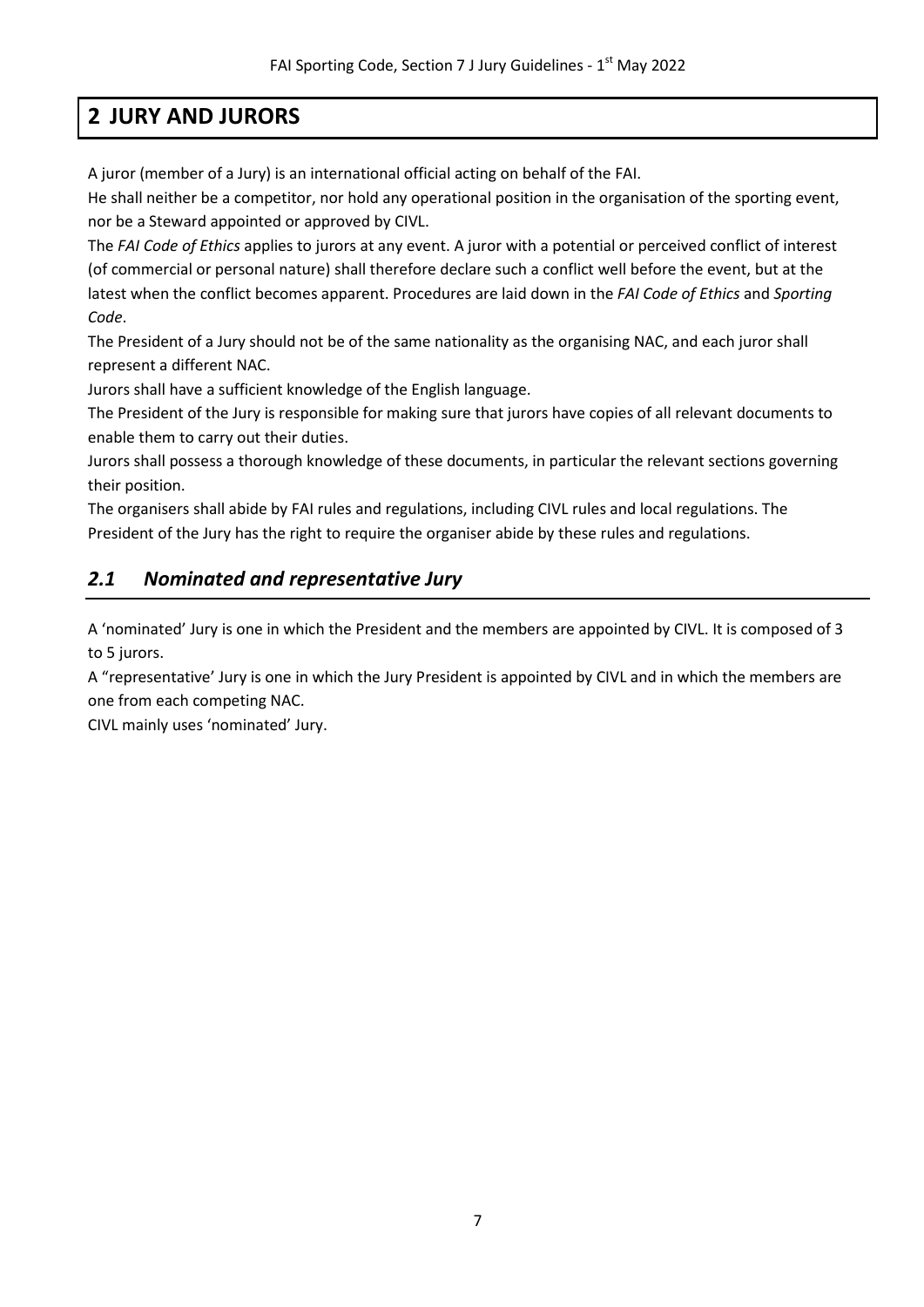# <span id="page-7-0"></span>**3 JURY DUTIES BEFORE THE EVENT**

In association with the organiser, at least 30 days before the event, the Jury President shall make sure that:

- The competitors' NACs are of good standing.
- Individual competitors have a valid FAI Sporting License for the duration of the competition.

If a NAC is not of good standing or a competitor does not have a valid FAI Sporting License for the duration of the competition, the Jury President makes sure that the organisers take the necessary action to inform pilots, team leaders and NAC.

The Jury President may ask the CIVL President to get involved.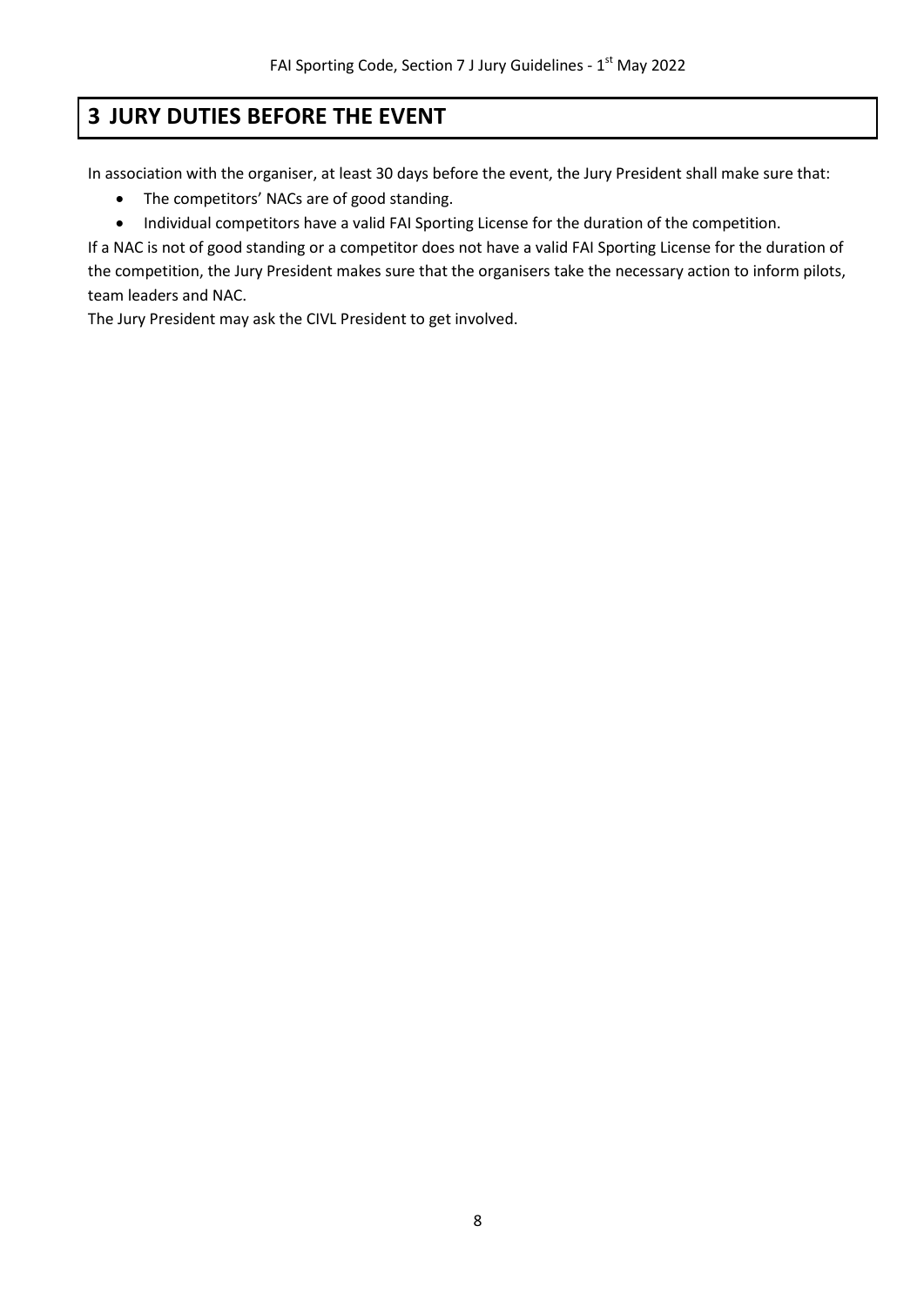# **4 JURY DUTIES DURING THE EVENT**

### <span id="page-8-1"></span><span id="page-8-0"></span>*4.1 General Observation*

Jurors are not formally part of the competition organisation, they are competition officials representing FAI and CIVL.

Courtesy dictates that jurors should:

- Meet the key officials of the event before the start of the competition to get acquainted and address any potential issue.
- Ask permission to enter the operation and scoring rooms during the event.
- Keep a low profile at all times and take care not to interfere with any of the staff or their work unless permitted.

Jurors are required to monitor the conduct of the event. They are present at the competition sites whenever possible. They take every opportunity to observe the general workings of the competition and have a feel for the general atmosphere. At least one juror shall be on-site during competition operations. He attends all briefings and takes notes on information regarding rules and specific data on the tasks.

In agreement with the Meet Director, jurors may get involved in the running of the event by assisting in administrative or practical matters during the event as long as that assistance does not involve matters that could potentially be the subject of a protest or have influence on the results of the competition. At CIVL, the extent of the involvement of the jurors includes, but is not limited to:

- Writing team leaders' meeting reports in liaison with the Meet Director and the Steward. It is recommended that one of the jurors takes note. The report is then approved by the Jury President, the Steward and the Meet Director and communicated to the team leaders as soon as possible.
- Handing out live-trackers.
- Helping organise the take-off lines.
- Assisting with media work, including event reporting for the FAI website.

### <span id="page-8-2"></span>*4.2 Enforcement of FAI Sporting Code. Cancellation of events*

The President of the Jury has the right to require the organisers abide by the rules and regulations for the event. If the organisers fail to do so, the President has the right to prevent the event starting or to stop the event until a Jury meeting has considered the situation.

In the case where the event is being conducted in a potentially unsafe or inappropriate manner, the President of the Jury shall give the organisers a reasonable deadline to remedy the situation.

If the situation is not corrected, the President of the Jury shall inform the CIVL President and the FAI Secretary General that the Jury is considering a cancellation of the event. The FAI Secretary General may forward the issue to the FAI Executive Board.

The decision to cancel the event is made by the FAI President in consultation with CIVL.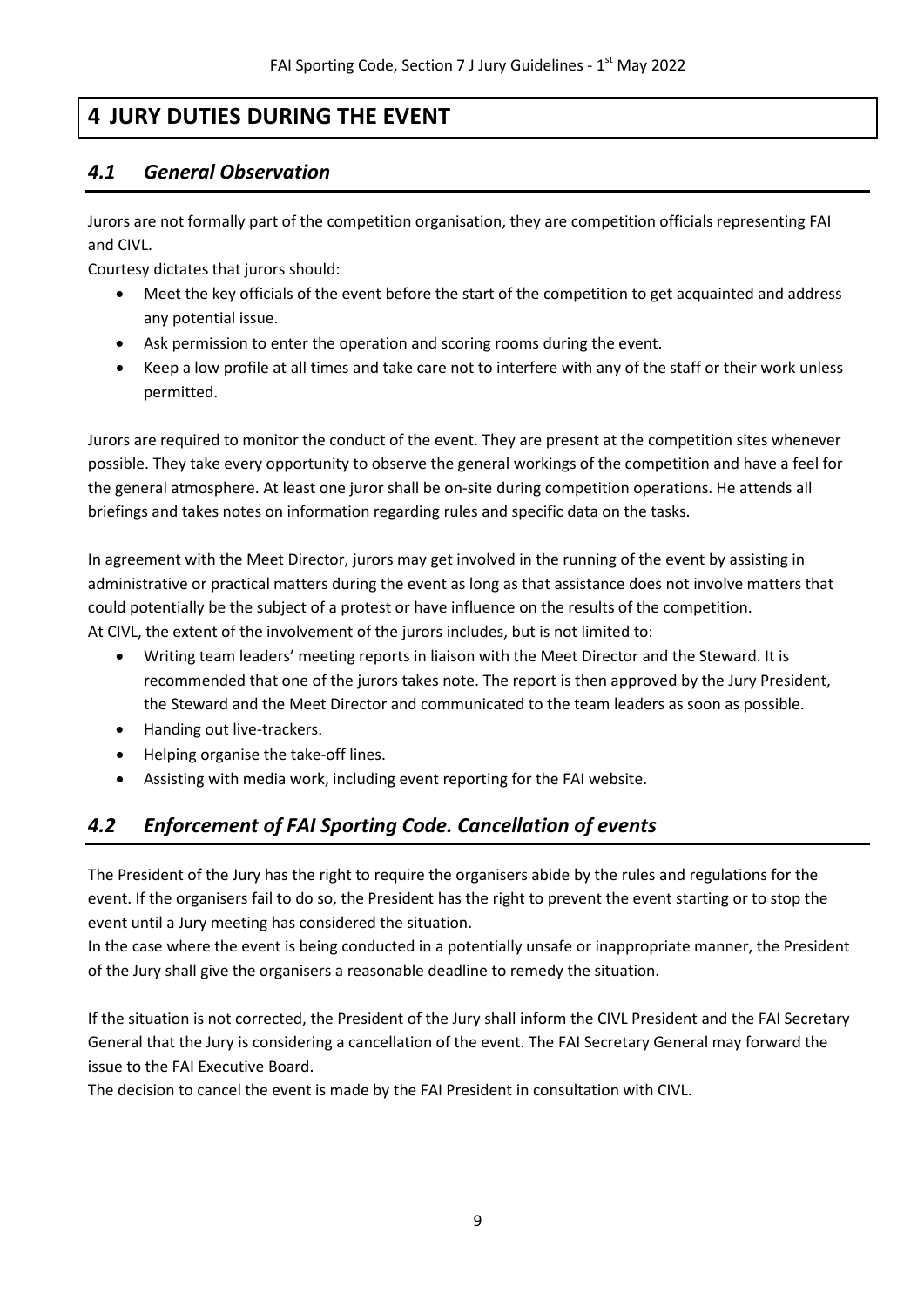### <span id="page-9-0"></span>*4.3 Arbitration in case of a protest*

At any time during the event, a complaint may be made by a competitor or a team leader to the Event Director or his designated official.

If dissatisfied with the decision on his complaint, the team leader or the competitor if there is no team leader has the right of protest. Such a protest shall be made in writing, in English, and be handed to the Event Director together with the protest fee within the time limit, both established by CIVL.

The Event Director shall present the protest to the Jury President without delay.

<span id="page-9-1"></span>The Jury arbitrates the protest in the conditions described in Chapter 5 of these guidelines

### *4.4 Counseling*

The Jury's duty may not be only arbitration in the case of a protest, but also counselling and rule interpretation at any time during the competition:

- The Jury should be prepared to give advice and answer queries raised by the Event Director regarding the rules and the general running of the event. However, care should be taken to represent the position of the Jury as a whole and not just of the position of individual jurors.
- The Jury should be prepared to answer queries raised by team leaders and competitors by pointing out the rules and regulations, but refrain from giving advice or interpretation. Team leaders and competitors with such queries may be directed to the concerned competition officials (Steward, Event Director…).

### <span id="page-9-2"></span>*4.5 Verification of Scores*

Throughout the event, the Jury makes sure that the event is being scored fairly and accurately. As its last action, the Jury shall verify and approve the competition results.

Competition scoring can be complex and the numbers of competitors and tasks flown high. Both may turn the verification of results into quite a daunting task. However, the excellence of computer programs used, the high standard of officials and the fact that competitors and team leaders themselves keep a very careful eye on the results should ensure that most of the scoring process will be correct.

Therefore, the jurors can confine themselves to a general overview of the scoring system, together with a more detailed look at the 'exceptions to the rule' (such as penalties).

In Accuracy, it is important that the Jury identifies any tied scores where a fly-off or other action may be required before the end of competition flying is declared.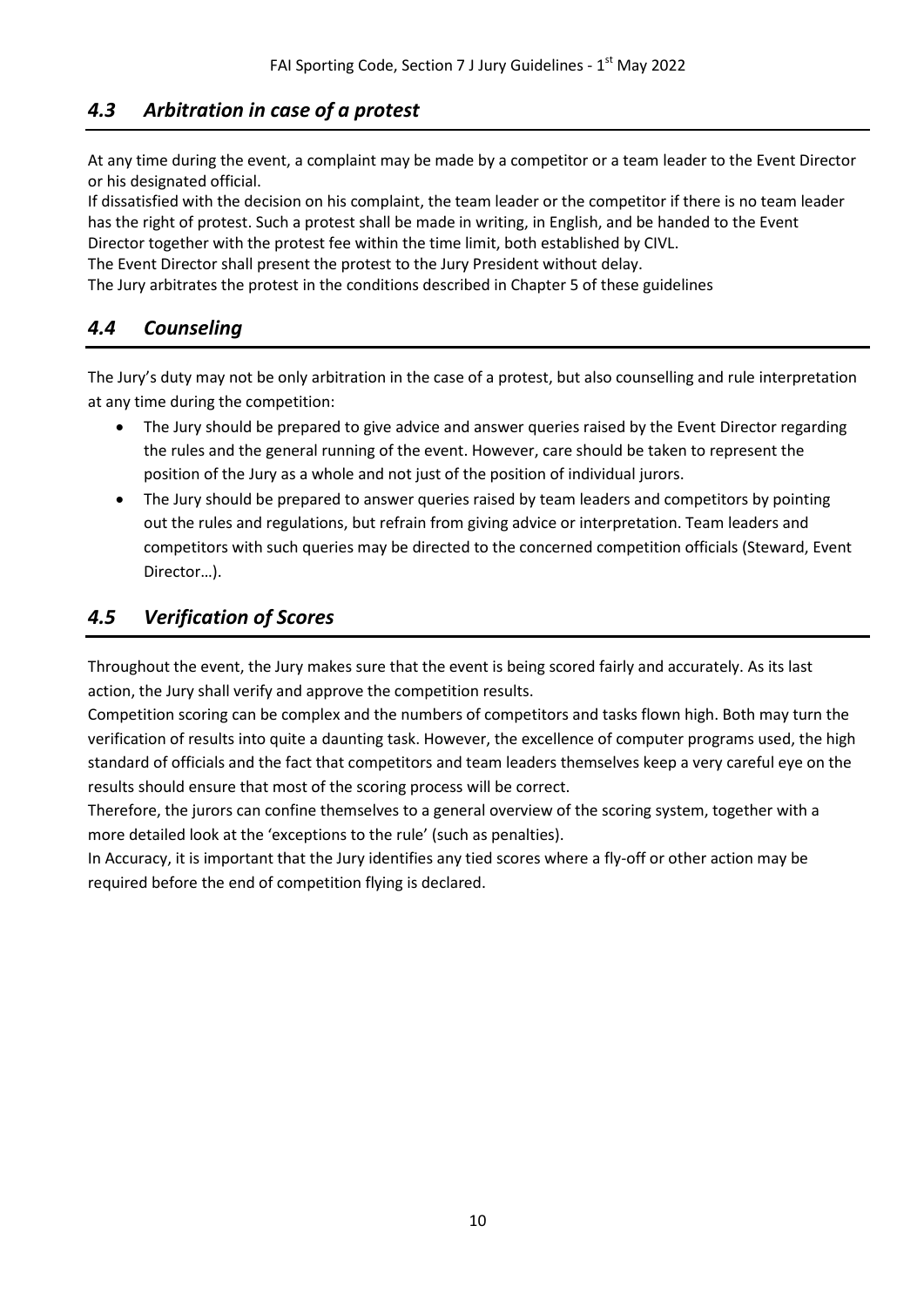# **5 JURY DUTIES AT THE CONCLUSION OF THE EVENT**

### <span id="page-10-1"></span><span id="page-10-0"></span>*5.1 Protests*

At the end of an event, the Jury shall stand by until the time period for protests after publication of the final task and overall results has elapsed.

In the case of a protest, the Jury shall continue its functions until all reports of protest hearing proceedings have been transmitted to the Event Director and decisions have been made public.

### <span id="page-10-2"></span>*5.2 Approval of Results*

The final actions of the Jury at the event shall be to verify and approve the competition results of the event. The final competition results, approved by the Jury, shall be made public before the prize-giving is held.

### <span id="page-10-3"></span>*5.3 Declaration*

Provided the event has been conducted in accordance with the Sporting Code, the rules for the event and the decisions of the Jury, the Jury shall declare the event valid and report this declaration to the Event Director in writing (see Appendix A).

The Jury declaration as per Annexe A shall be read at the beginning of the award ceremony.

### <span id="page-10-4"></span>*5.4 Reporting*

### **To the FAI Head Office:**

Within 24 hours of the conclusion of the event, the Jury President shall make sure that the organisers send:

- The officially accepted competitors entry list.
- The complete results of the competition validated by the Jury President's signature.

### **To the FAI Head Office:**

Within 8 days of the conclusion of the event, the Jury President shall send**:**

- The Jury President's report on the number of protests made, withdrawn, upheld or failed. (If any. See Annexe C.)
- A 'Protest file' including copies of relevant considerations and documentation used by the Jury when hearing the protest and determining its outcome. This is often the only source of information available to FAI in case of appeals and it allows the ASC to archive protests and see how they were treated.
- The protest fees or the proof of money transfers.
- The Jury's report on the validity of the event. (See Annexe A.)
- A brief report on the event (see Annexe B), including competition facts and a summary of the results.

### **To the CIVL President:**

Within 15 days of the conclusion of the event, the Jury President shall send

- The Jury's report on the validity of the event. (See Annexe A.)
- A brief report on the event (see Annexe B), including competition facts and a summary of the results. This report shall be completed by an approximately 200 words analysis of the competition. This analysis will be published in the following Plenary agenda in the *Review of Championships* annexe.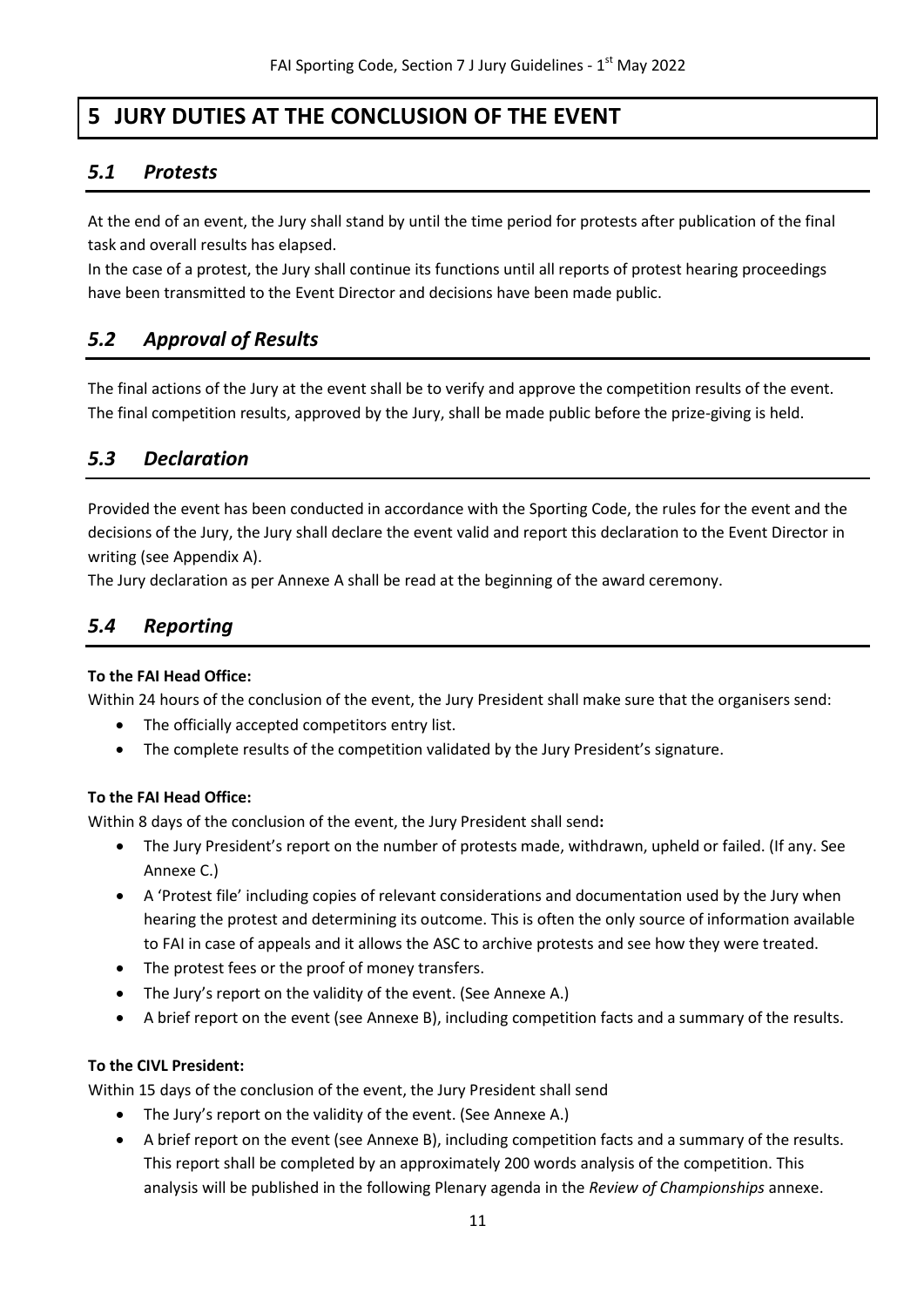- The Jury President's report on the number of protests made, withdrawn, upheld or failed. (If any. See Annexe C.)
- A 'Protest file' including copies of relevant considerations and documentation used by the Jury when hearing the protest and determining its outcome. This is often the only source of information available to FAI in case of appeals and it allows the ASC to archive protests and see how they were treated.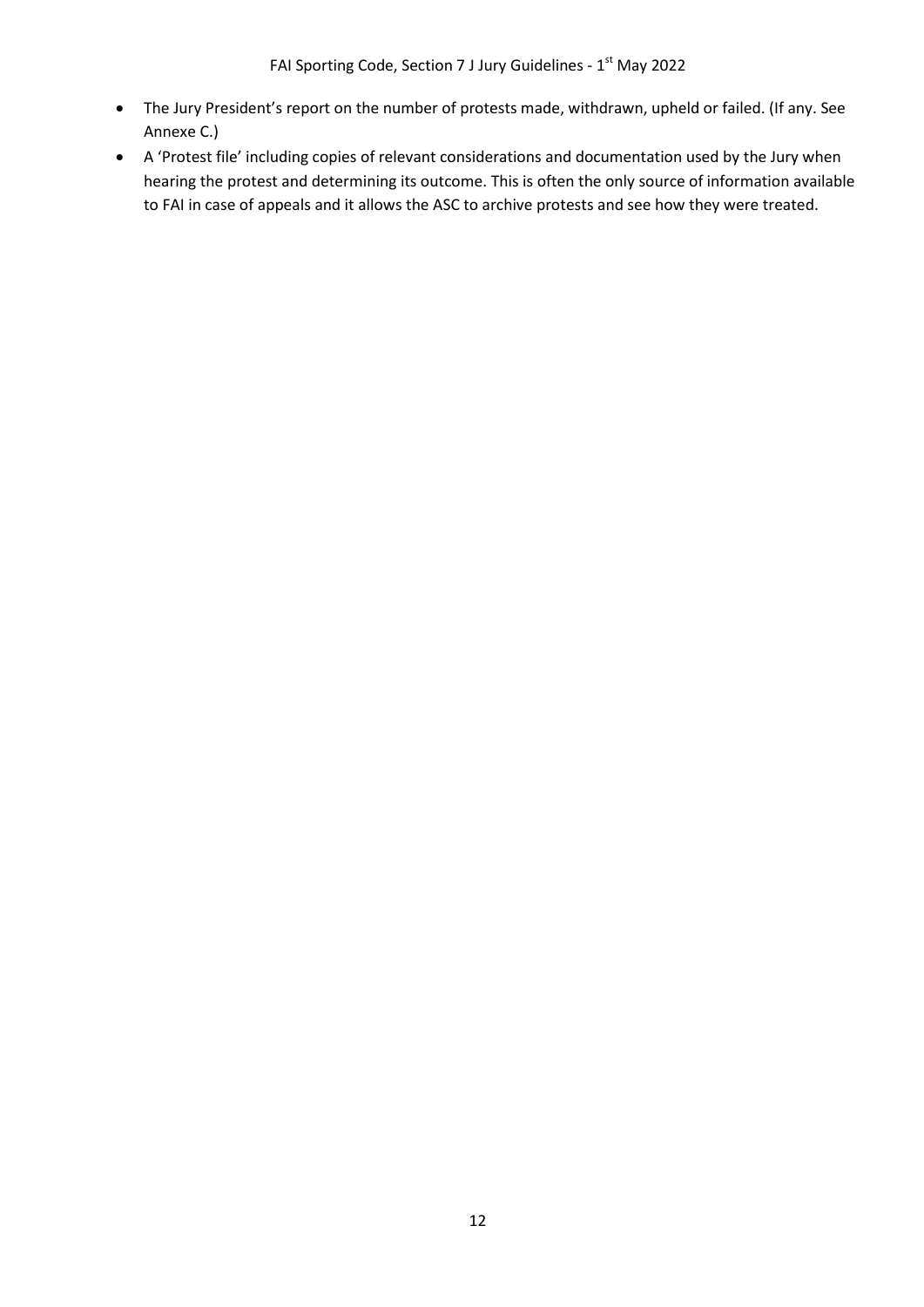# **6 PROCEDURES WHEN HEARING A PROTEST**

### <span id="page-12-1"></span><span id="page-12-0"></span>*6.1 Jury meeting and protest hearing*

A Jury meeting is a meeting of the Jury with or without a protest hearing

A protest hearing is a Jury meeting at which the Event Director and the claimant have a right to give both written and oral evidence before a Jury.

Although the Event Director and the claimant have a right to be present at a protest hearing, they are not obliged to attend. However, their absence from the hearing should not hold up proceedings and the protest may be dealt with by the Jury based on evidence presented during the meeting.

### <span id="page-12-2"></span>*6.2 Attendance*

Attendance at protest hearing is compulsory for all jurors. For special reasons, such as an emergency or personal illness, a juror is replaced by an eligible replacement. In cases where the juror is incapacitated and unable to nominate a replacement, or where the Jury President refuses the juror's nomination, the CIVL President or a CIVL Vice-President shall make the nomination in liaison with the Jury President.

### <span id="page-12-3"></span>*6.3 Quorum*

The quorum for a nominated Jury in a protest hearing is three, including the President. This number is the same for all nominated juries whether of three or five members.

The quorum for a representative Jury in a protest hearing is 2/3 of the total membership including the President of the Jury.

### <span id="page-12-4"></span>*6.4 Important points to remember when handling and hearing a protest*

The Event Director has full discretion to make operational decisions in accordance with the FAI regulations and the rules for the event. These decisions concern all competitors and should not be grounds for protest unless they place a competitor at a disadvantage compared to others.

If there are no rules or predefined penalties applicable to the facts, the Jury should look at the decision of the Event Director, ensure that competitors are treated equally and fairly and decide:

- If this was an appropriate and fair decision under the circumstances.
- If the penalties were applied in accordance with the Sporting Code.
- If the penalties were applied in proportion to the violations.

It is not the function of the Jury to alter a rule in any way or to change fixed penalties. However, they may alter a variable penalty if they consider the Event Director's award to be inappropriate.

During a protest hearing, the Jury shall hear both sides on the matter of any protest and apply the FAI regulations and the rules for the event. The facts of any protest should be established by hearing evidence from the competitor concerned, the Event Director, and any other relevant witnesses. Jurors should make every effort not to prejudge an occurrence.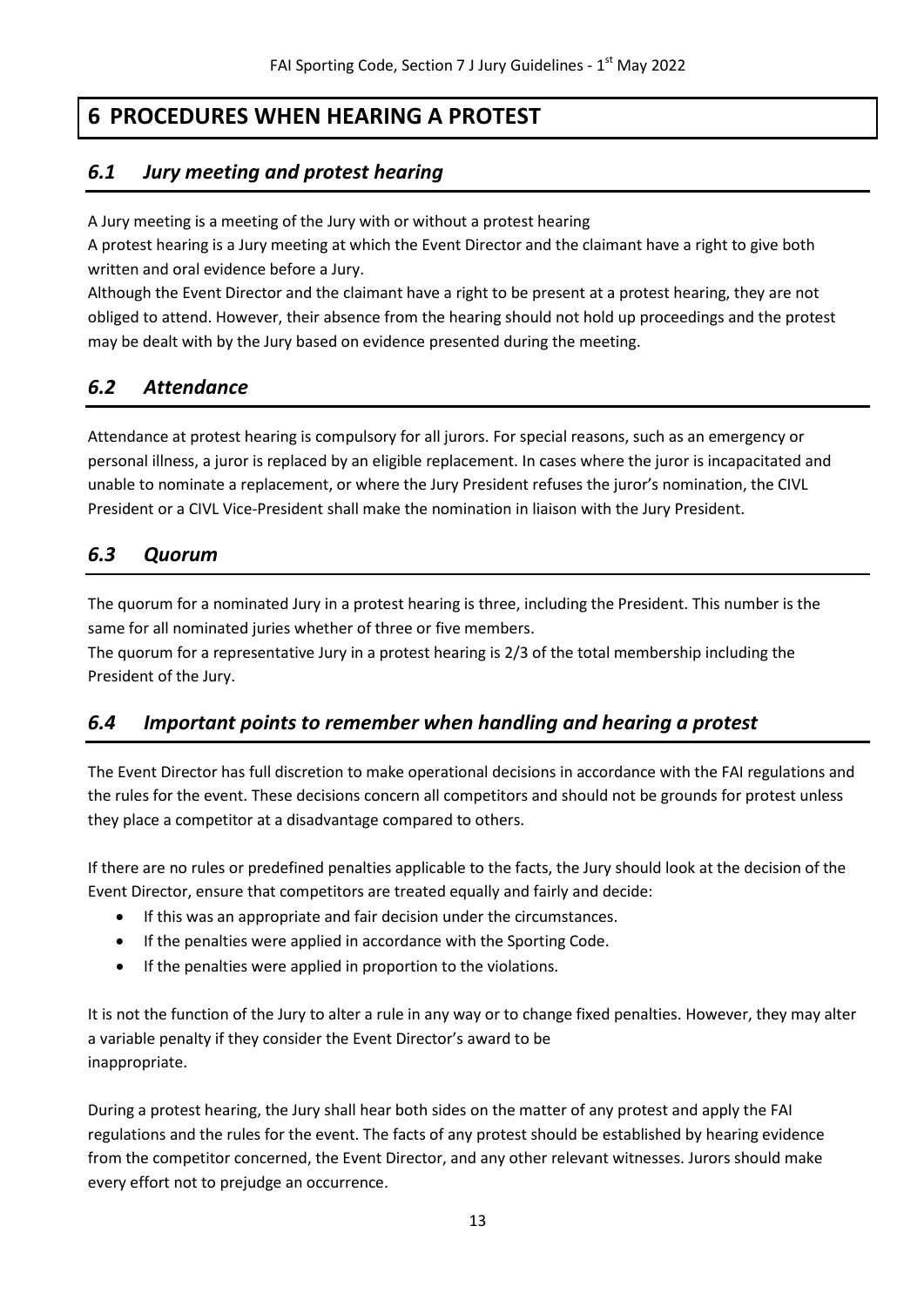### <span id="page-13-0"></span>*6.5 Outline of the procedures for handling a protest*

A protest shall be presented by the Event Director to the Jury President without delay. The Jury President notes the time of receiving on the protest document.

The Jury President should verify:

- That the dispositions concerning protests and the treatment of protests, as stipulated in the FAI regulations and the rules for the event, have been respected.
- That the published time limits concerning protests have been met.
- That the protest fee has been deposited with the Event Director.

A protest made in good faith by a competitor but failing any requirement not under his control should be accepted by the Jury President.

When satisfied, the Jury President should call a protest hearing within 24 hours of receiving the protest.

All protests should be treated equally and separately unless, and only for protests by different competitors or teams concerning the same occurrence, all parties directly involved agree to treat the respective protests as one.

A team protest is defined as a protest involving all the competitors of an officially entered team. It should be identified as such and must have been presented to the Event Director by the Team Leader.

A team protest should be treated in the same way as a competitor's protest, except that all the concerned team competitors need not be heard if they decide to be represented by the team leader.

Before any Jury meeting is called to hear a protest, the Jury President should make sure that all the relevant information and facts concerning the protest are available.

The Event Director may delegate to the Stewards the task to assemble information and facts concerning matters to be considered by the Jury.

When calling a protest hearing, the Jury President should allow for operational and competition priorities. As a rule, witnesses and other concerned parties should only be called during periods when they are not involved in competition activities.

### <span id="page-13-1"></span>*6.6 Outline of the procedures for hearing a protest*

All proceedings are in English.

The Jury President ensures that the proceedings of the hearing are truly recorded.

The protest file, including all the relevant documents, information and facts, has been studied and understood by the Jury before inviting interested parties to make their presentation or to give evidence.

The Jury shall hear both sides on the matter of any protest.

The Event Director and the protester have a right to give both written and oral evidence before the Jury. The Jury President makes sure:

- That all interested parties were given notice of the protest hearing in good time and duly called to appear.
- That they have been requested to make presentation and give evidence.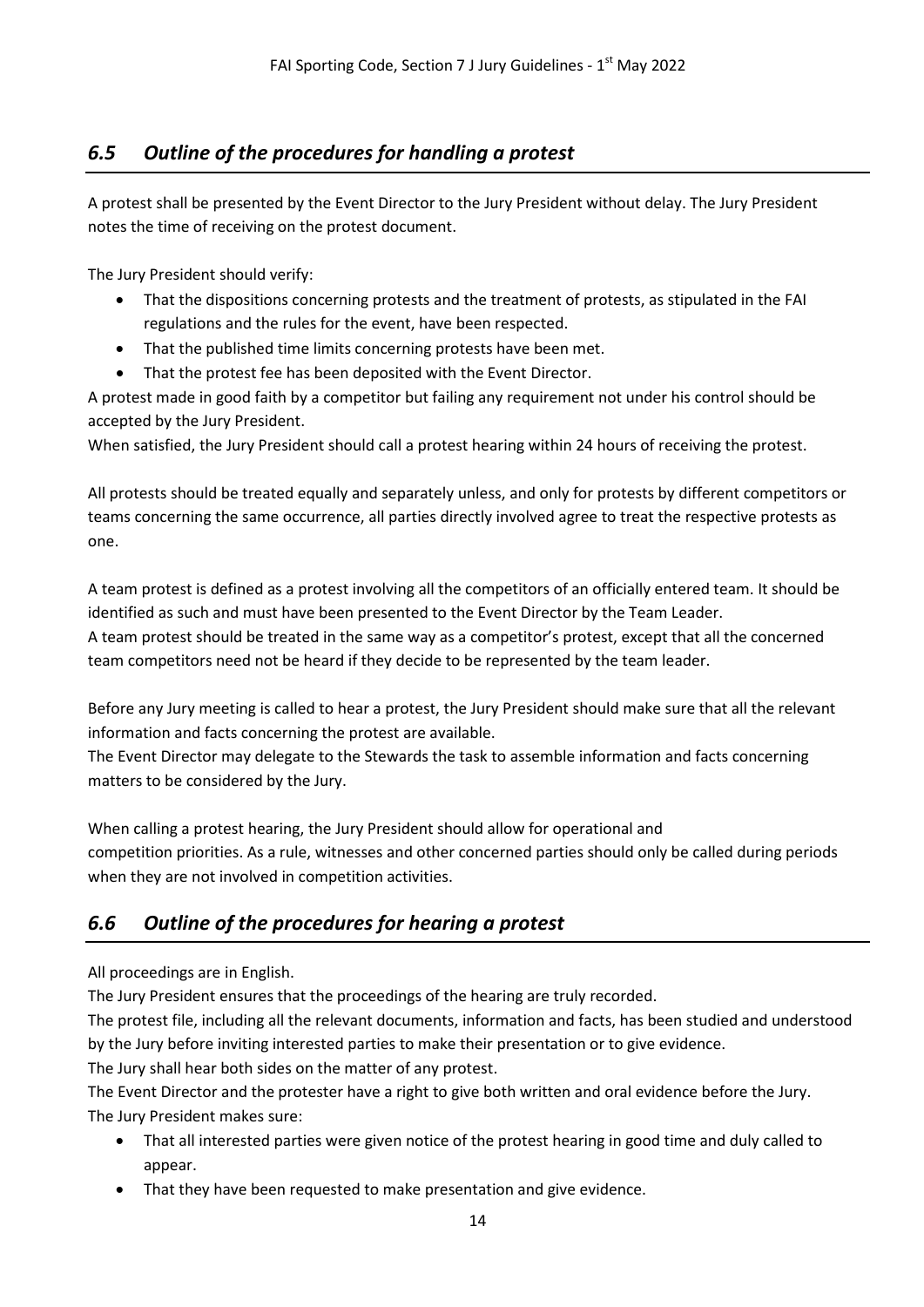Their absence from the protest hearing should then not hold up the proceedings.

All interested parties are to be given the right to be assisted by an interpreter or assistant of their choice if needed. All others attend only at the Jury President's discretion.

All interested parties can be heard by the Jury after being requested.

Stewards may attend the hearing as observers or witnesses.

The Jury President has authority to conduct the hearing as he sees appropriate. All speakers should address everything they say to the Jury President, and only one speaker should be recognised by the Jury President at a time. Normally, the hearing will proceed as follows:

- One juror should act as recording secretary. He will take note on those invited, those requested to give evidence, present and absent, and on the hearing.
- Jury President will summarise the protest presented, to state that the protest was made in accordance with the FAI regulations and the rules for the event, that the protest fee was received by the Jury and that it can therefore be admitted.
- Jury President will ask if the protester wishes to withdraw his protest. If the protester decides to withdraw, the protest fee shall then be returned and no hearing will take place.
- Jury President will invite the protester to present his protest.
- Jury President will invite the Event Director to present his statement.
- Jurors will hear evidence from any other persons relevant to the protest. The Jury President may allow witnesses to be questioned briefly by the protester and the Event Director. Note: a juror may ask questions at any time.
- Protester and Event Director will be invited to summarise their respective positions and to make their final statement.
- Jurors will then retire for the deliberations and to reach their decisions.

### <span id="page-14-0"></span>*6.7 Decision on a protest*

Decisions shall be reached by a simple majority.

A secret ballot shall be held if requested by a juror.

The protest fee is returnable if the protest is upheld or was withdrawn.

### <span id="page-14-1"></span>*6.8 Protest report*

Jury decisions come into effect with the publication of the Jury protest report.

The Jury President is responsible for recording the hearing proceedings and he shall report these proceedings in writing to the Event Director without delay. This report shall contain the decisions and a summary of any relevant considerations.

The report should be detailed enough to give persons reading it a full understanding of the reasoning involved. It includes whether the Jury decisions were unanimous or majority votes. All Jury members sign it.

The Jury President understands that the protest report will also be sent by the Event Director to the organising NAC and by himself to the FAI, and that in case of an appeal against the Jury decision this report is a very vital document.

The Jury President makes sure that the report is made public by the Event Director and that, where the protest fee is to be returned to the protester, the fee is promptly returned. In case where the protest fee is not returned to the protester, the Jury President shall keep the fee until the end of the event, after which it is sent to the FAI Head Office within 8 days of the conclusion of the event.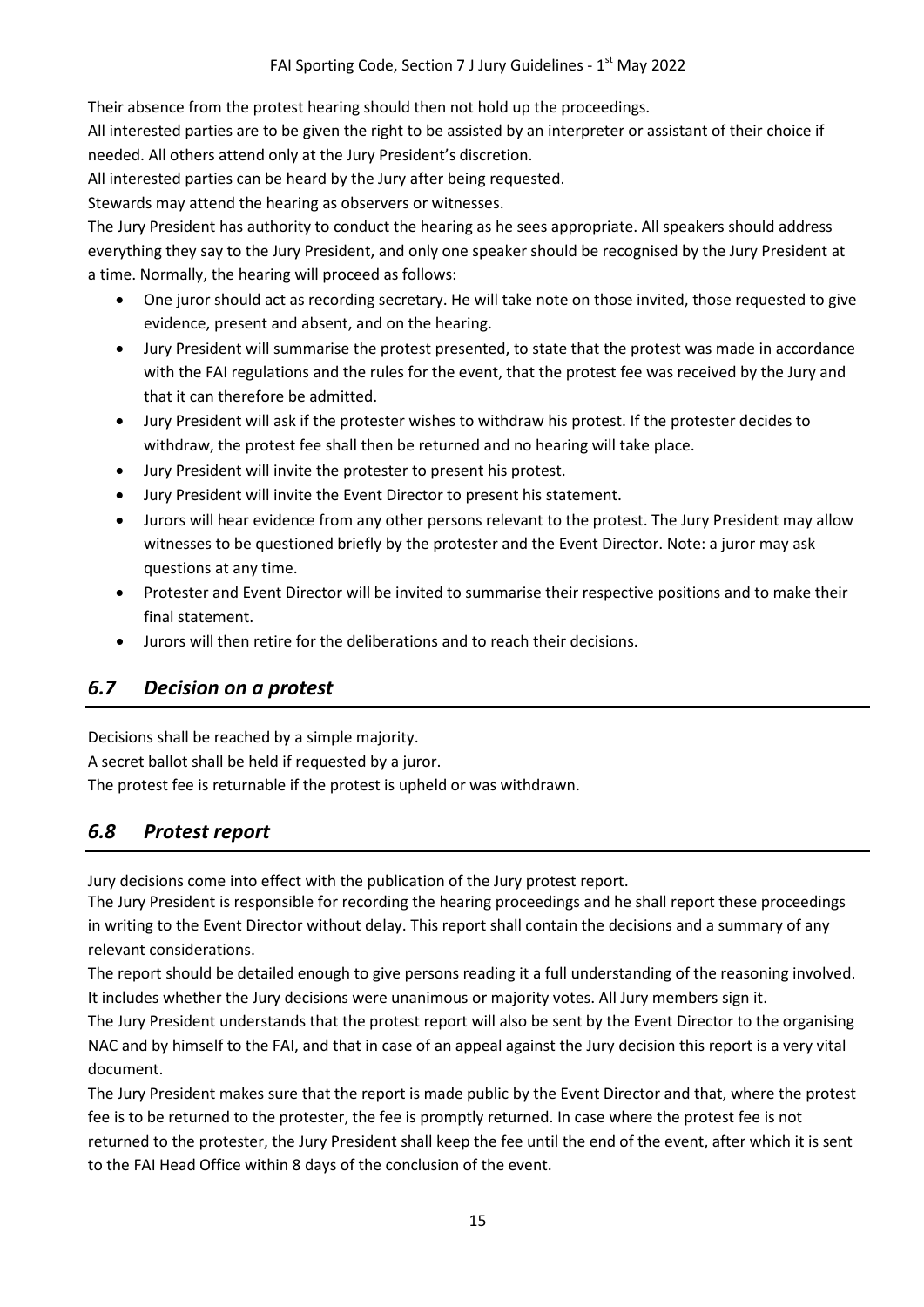# <span id="page-15-0"></span>**7 APPEALS TO THE FAI**

Except for matters under GS 4.11.2., the right of appeal to FAI rests with the NAC concerned, and the FAI Air Sport General Commission (CASI) is the institution responsible for the treatment of appeals. Competitors who are dissatisfied with the decision of the Jury should discuss their dissatisfaction with their NAC. An appeal to FAI must be received at the FAI Head Office within 90 days from the announcement of the decision leading to the appeal. Should the appeal be admitted, the Jury President will be given notice of the appeal in good time, and he should then be prepared to be called as interested party by the FAI Appeals Tribunal.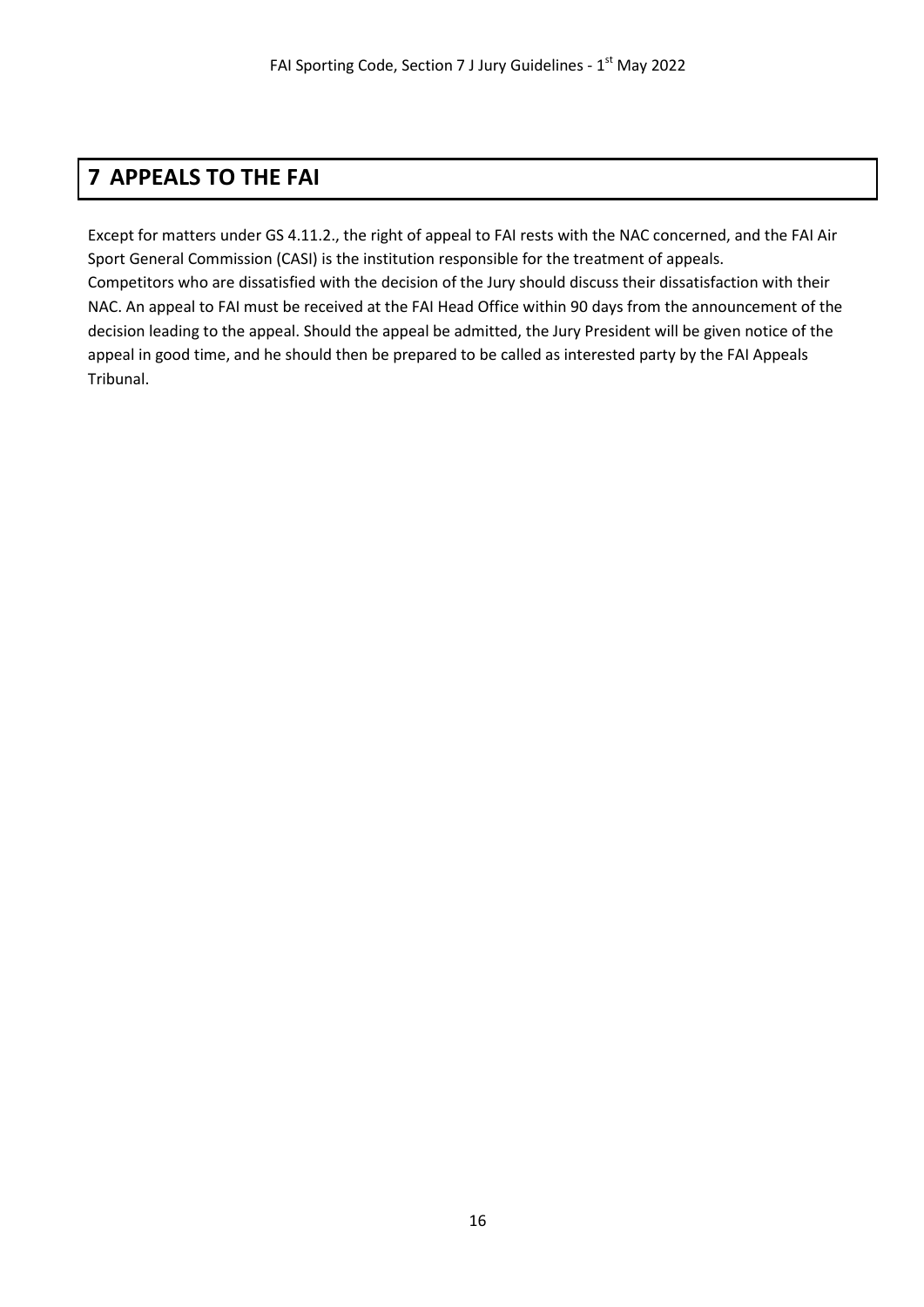# <span id="page-16-0"></span>**8 ANNEX A – TEMPLATE FOR JURY'S REPORT ON THE VALIDITY OF THE EVENT**

We, the undersigned members of the Jury for the *(name of the event)* declare that:

- In our opinion the event has been conducted in accordance with the Sporting Code and the rules for the event.
- All protests have been dealt with and all Jury reports have been displayed *(or 'No protest was submitted to the Jury').*
- The final results have been verified and are valid.

*Date and place Signed by all jurors*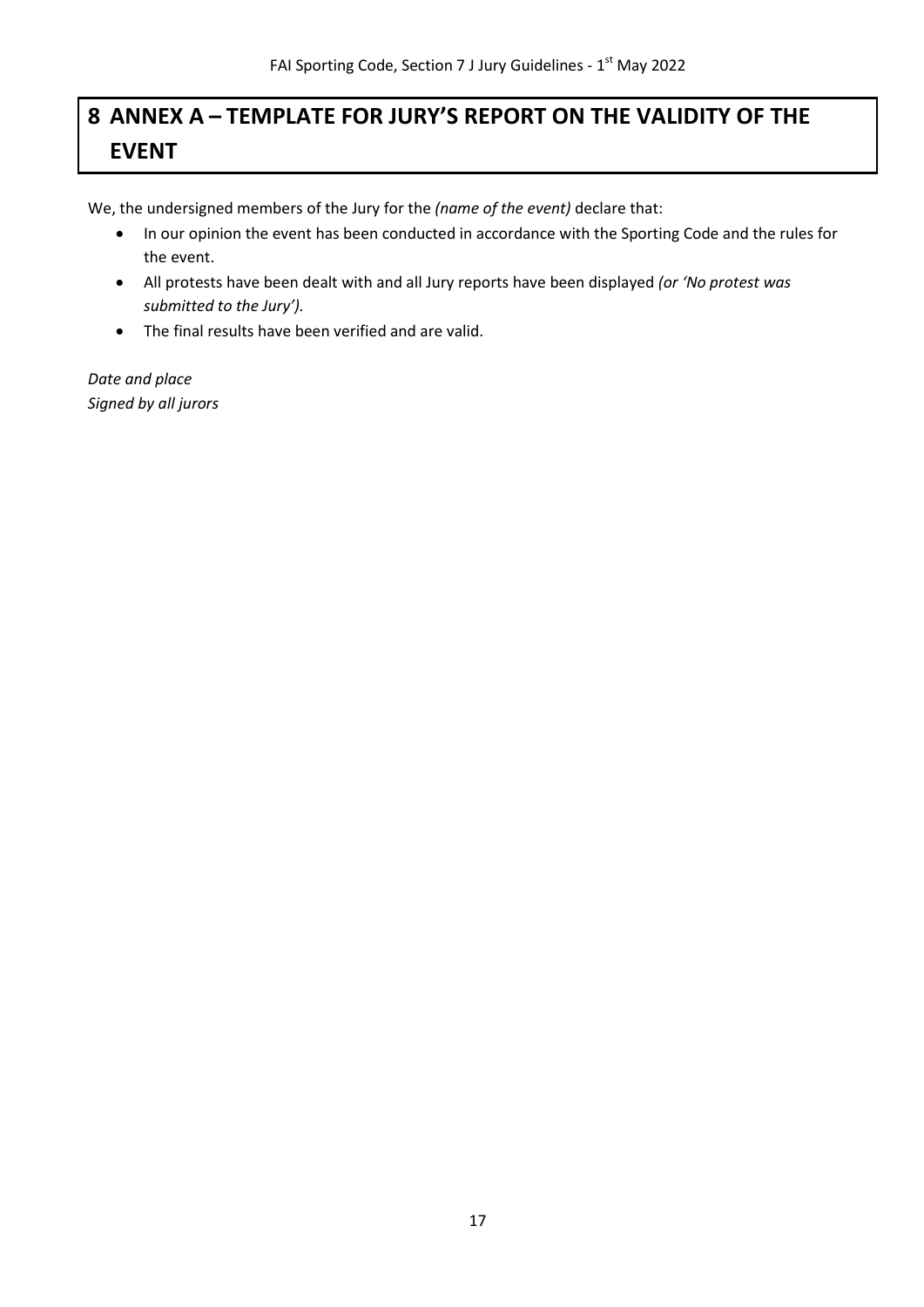# <span id="page-17-0"></span>**9 ANNEX B – TEMPLATE FOR JURY PRESIDENT'S REPORT ON THE EVENT**

#### **Name of the competition – Place and date**

#### **Organisers**

*Name (of association)* on behalf of the *(name of NAC)*

**Event Personnel** *(only the key ones)* Event Director: Meet Director: Safety Director: Scorer: Judges:

### **FAI Officials**

Jury President: Jury members: Steward: Chief Judge: …

*(Names and nationalities)*

### **Competition facts**

Number of competitors: Number of nations: Number of competition days: Number of tasks *(rounds/runs)*:

### **Results**

Individual

1-

2-

3-

Women

- 1-
- 2-
- 3-

### Team

 $1 -$ 

2-

3-

### The competition results are available at … *(competition website address)*

### **Analysis of the event (130 words or so)**

…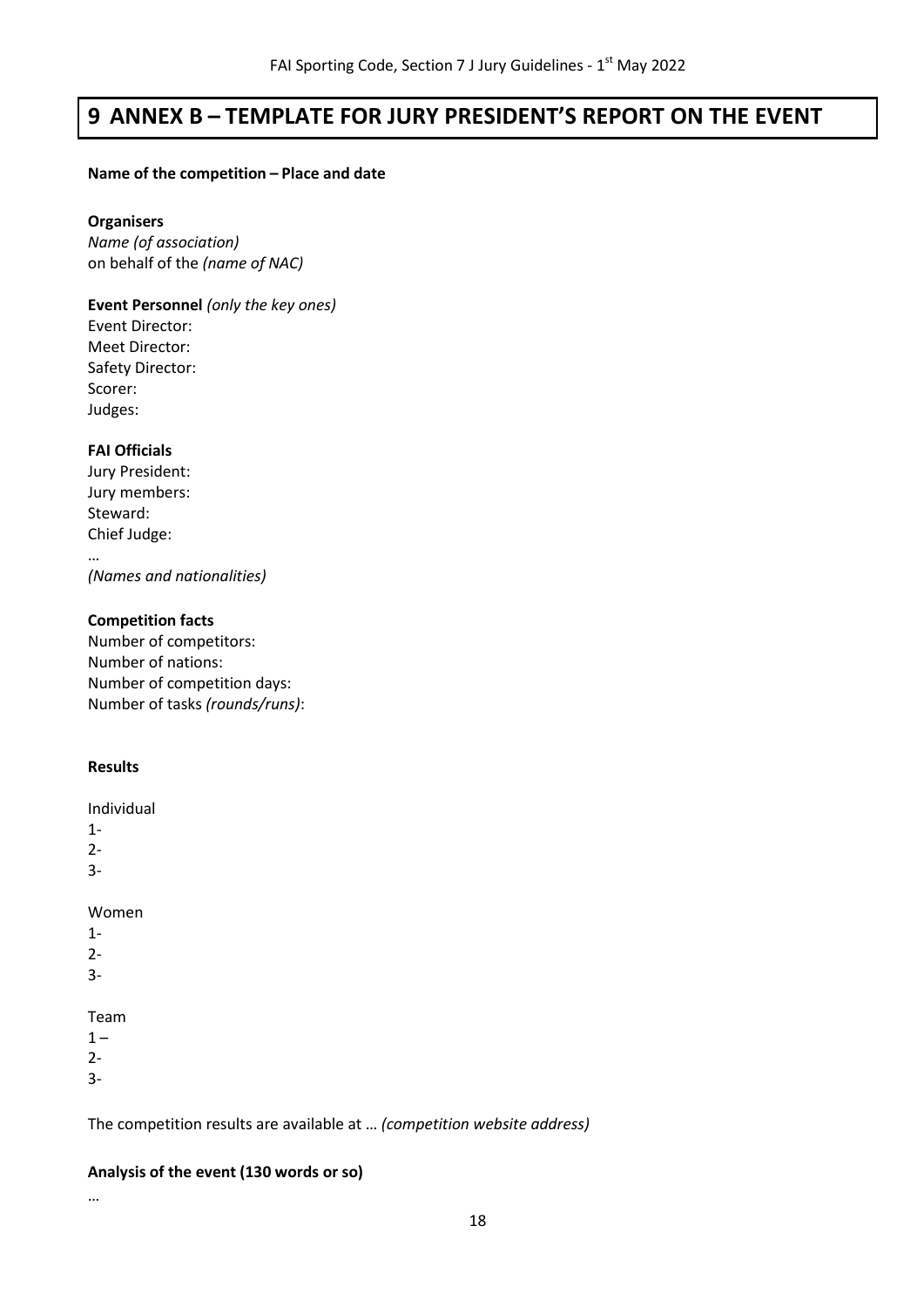# <span id="page-18-0"></span>**10 ANNEX C – TEMPLATE FOR JURY'S REPORT IN CASE OF PROTEST**

### **I, the undersigned Jury President, declare that:**

• … protests were received of which … were upheld and … were denied.

Of the deposited protest fees received,

- … were retained and are enclosed herewith,
- … have been transferred to the FAI.

The Jury proceedings pertaining to the above protests are included.

*Date and place Signed by the Jury President*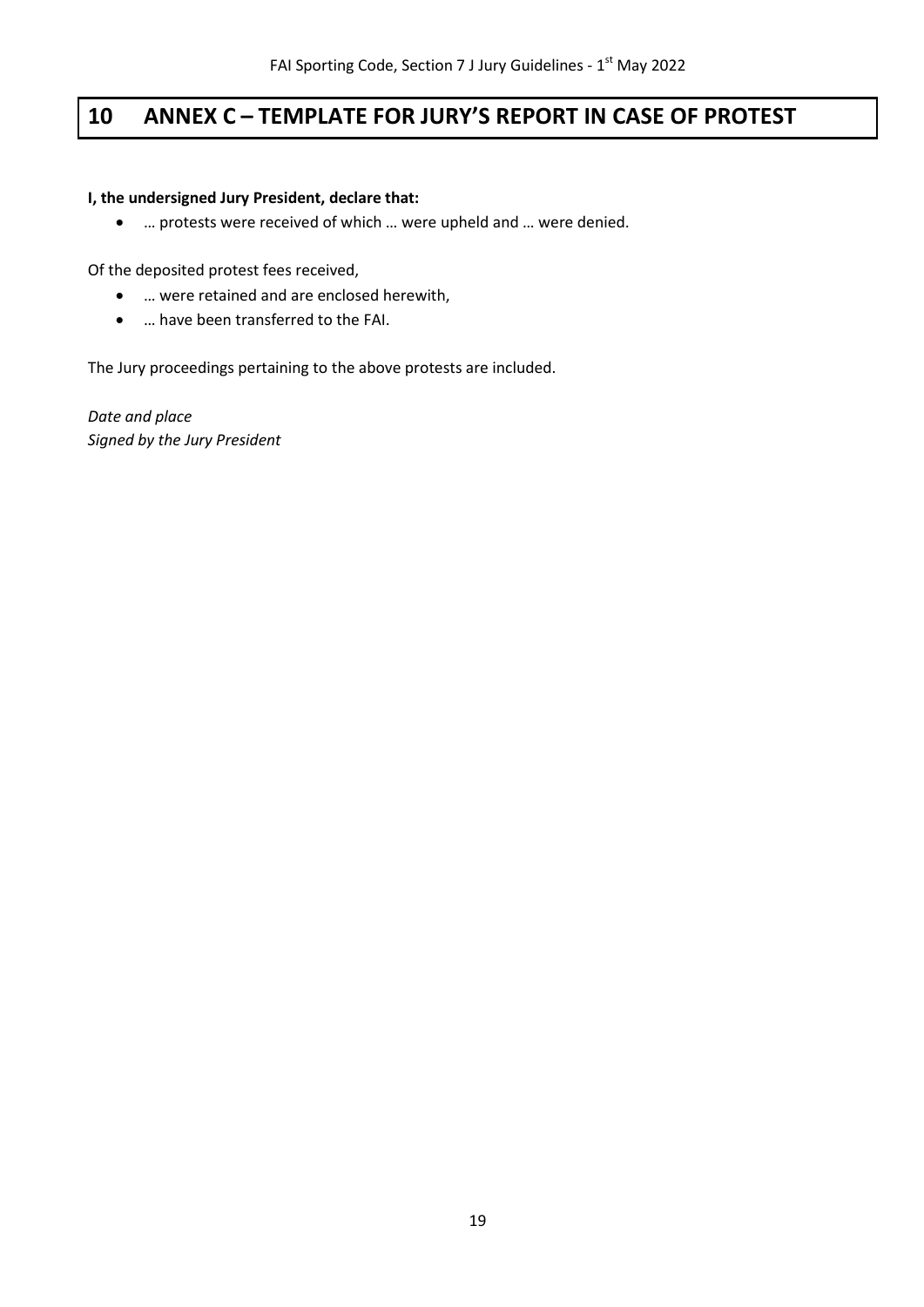### <span id="page-19-0"></span>**11 ANNEX D – CHECK LIST**

#### **All jurors present, set and available**

President: … Jury members: … … *(Names and nationalities)*

### **Documentation available to jurors**

- FAI Statutes & By-Laws
- Sporting Code General Section
- Sporting Code 7
- CIVL Jury Guidelines
- Local Regulations
- Pilots and team leaders list
- Organisation list
- Competition maps
- $\mathbb{R}^n$

#### **Jurors' authority documents**

• Event ID badges or pass…

#### **Competition rules**

- The rules for the event have been approved by the CIVL Bureau and they are in accordance with the FAI regulations.
- Pilots' FAI sporting licenses checked.
- All NACs are of good standing.

### **Presentation of competition and FAI officials.**

- A pre-event meeting is organised between the jurors and the key officials from the organisation.
- All required personnel are available.

#### **Jury**

- Dedicated meeting room or space.
- Access to operation and scoring rooms.
- Access to equipment (printer, copier…).
- Car (pass, driver, parking, refueling…).
- Communication (radio, telephone, Wi-Fi and data access…)
- Travel issues (reimbursements, shuttle to the airport…).

#### **Communication**

- Phone numbers and email of key officials, including Steward and jurors.
- Phone numbers and email of team leaders.
- Agreement on the official time.